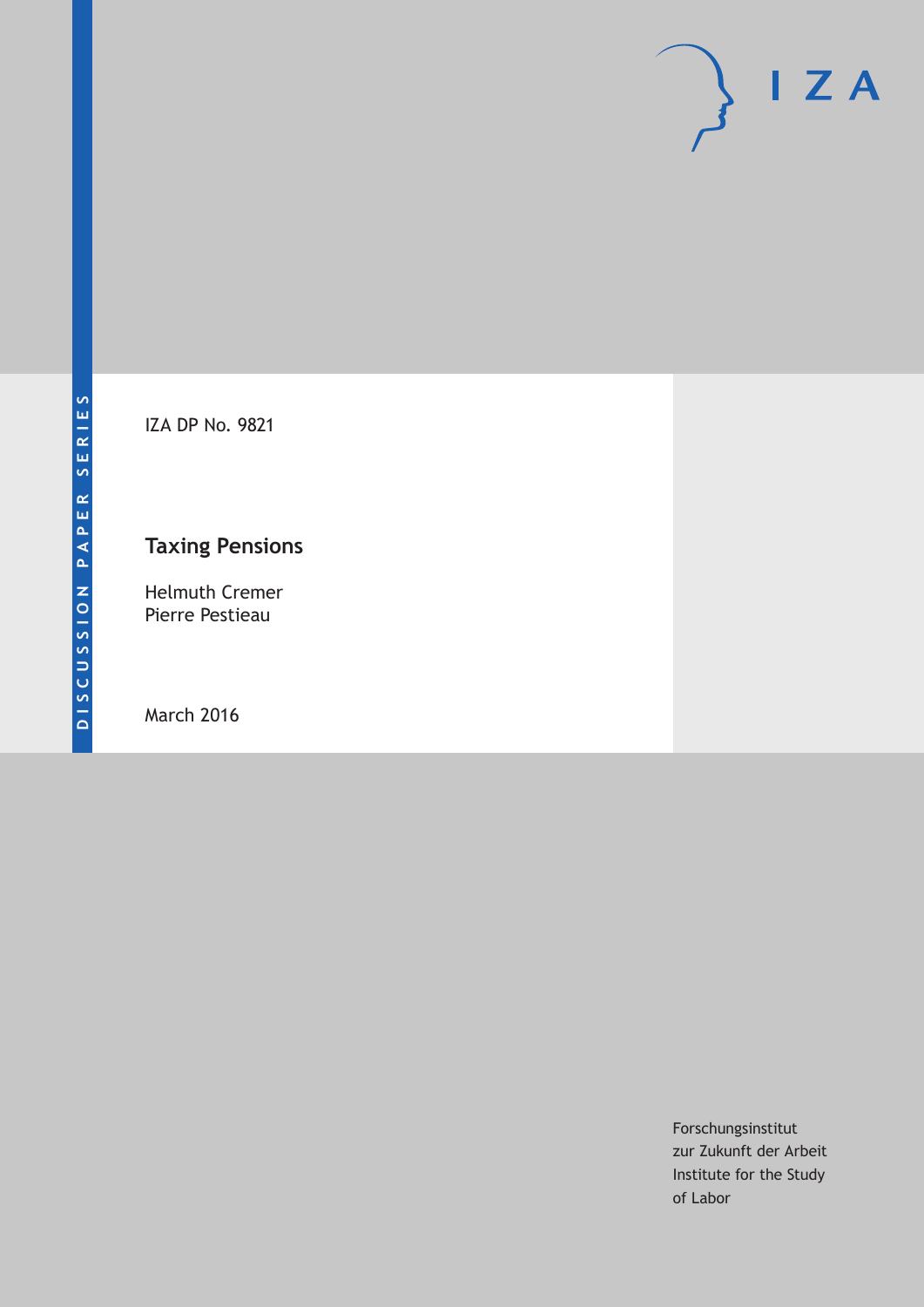# **Taxing Pensions**

# **Helmuth Cremer**

*Toulouse School of Economics and IZA* 

# **Pierre Pestieau**

*CORE, University of Louvain, CREPP, University of Liège, TSE and IZA* 

Discussion Paper No. 9821 March 2016

IZA

P.O. Box 7240 53072 Bonn Germany

Phone: +49-228-3894-0 Fax: +49-228-3894-180 E-mail: iza@iza.org

Any opinions expressed here are those of the author(s) and not those of IZA. Research published in this series may include views on policy, but the institute itself takes no institutional policy positions. The IZA research network is committed to the IZA Guiding Principles of Research Integrity.

The Institute for the Study of Labor (IZA) in Bonn is a local and virtual international research center and a place of communication between science, politics and business. IZA is an independent nonprofit organization supported by Deutsche Post Foundation. The center is associated with the University of Bonn and offers a stimulating research environment through its international network, workshops and conferences, data service, project support, research visits and doctoral program. IZA engages in (i) original and internationally competitive research in all fields of labor economics, (ii) development of policy concepts, and (iii) dissemination of research results and concepts to the interested public.

IZA Discussion Papers often represent preliminary work and are circulated to encourage discussion. Citation of such a paper should account for its provisional character. A revised version may be available directly from the author.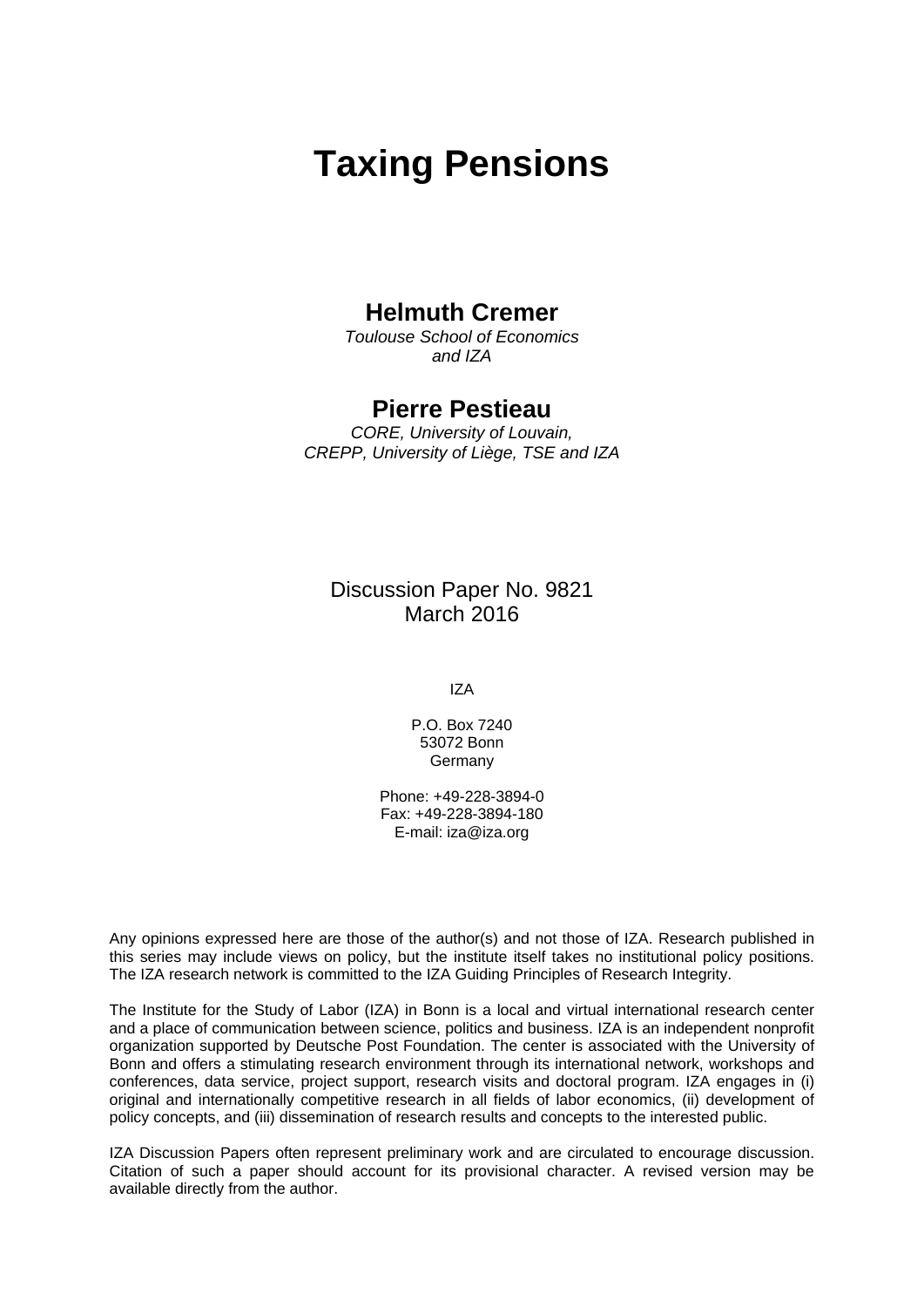IZA Discussion Paper No. 9821 March 2016

# **ABSTRACT**

# **Taxing Pensions\***

There exists a wide variety of tax treatments of pensions across the world. And the reasons for such a range of regimes are not clear. This note reviews the general principles of pension taxes and analyses the theoretical foundations of why pension incomes ought to be taxed specifically. To do this, one has to distinguish between public and private pensions. The design of public pensions cannot be separated from the one of taxation. Regarding private pensions, the key issue is whether or not pension saving ought to be treated differently from other forms of saving.

JEL Classification: H21, H55

Keywords: private pensions, deferred tax, social security, retirement

Corresponding author:

 $\overline{\phantom{a}}$ 

Helmuth Cremer Toulouse School of Economics 21 Allée de Brienne 31015 Toulouse France E-mail: helmuth.cremer@tse-fr.eu

<sup>\*</sup> We thank Louis Kaplow for a helpful discussion. Financial support from the Chaire "Marche des risques et creation de valeur" of the FdR/SCOR is gratefully acknowledged.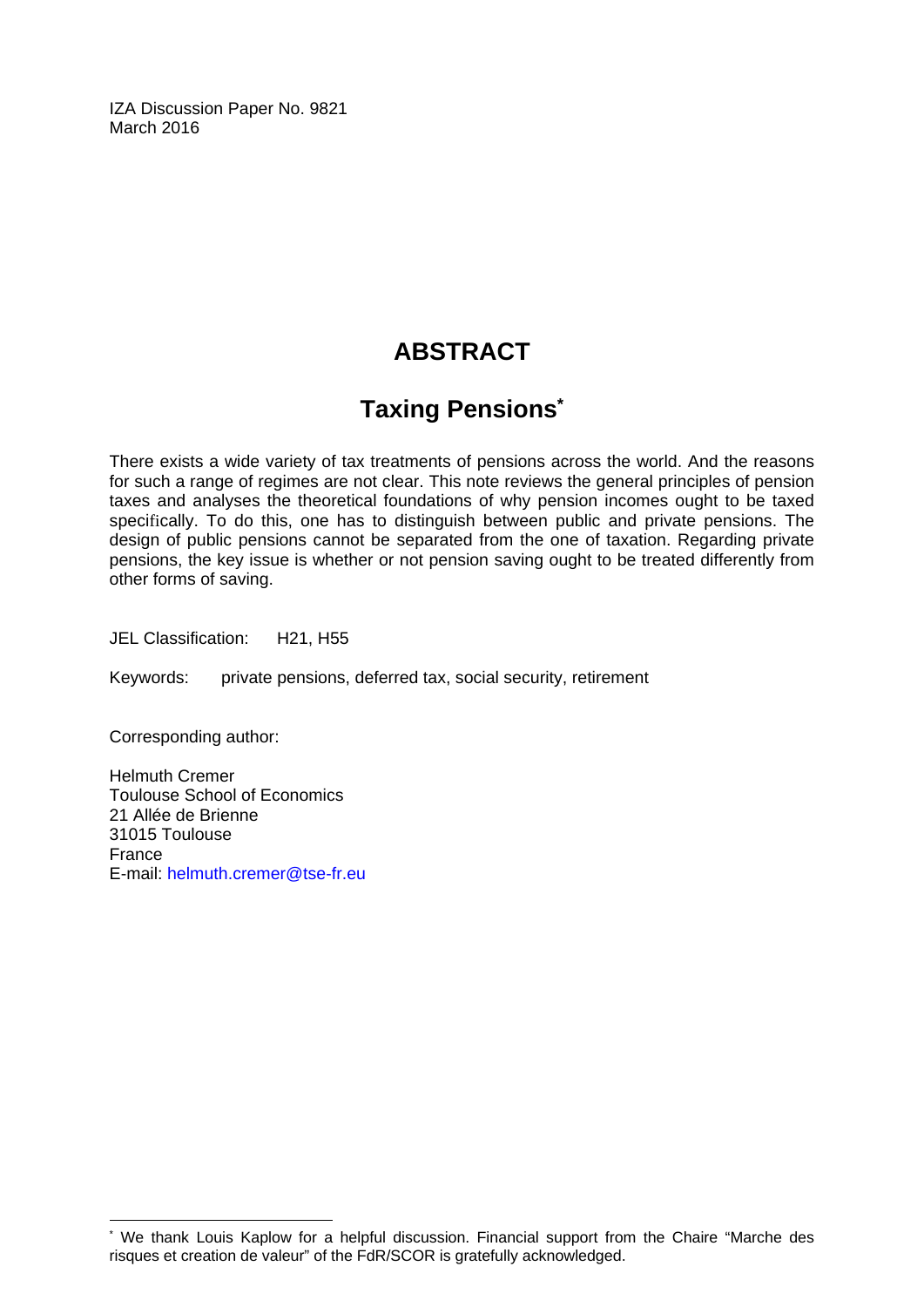## 1 Introduction

There exists a wide variety of tax treatment of pensions across the world. And the reasons for such a range of regimes are not clear. This note reviews the general principles of pension taxes and analyses the theoretical foundations of why pension incomes ought to be taxed specifically. At first sight, the issue at hand could be restricted to the way pension beneÖts ought to be taxed at the time they are paid out. The question would then be whether those pensions should benefit from a tax break relative to other types of income, which is the case in a number of countries. Another related question pertains to the possibility of combining pensions and labor income. For a long time, earning labor income while receiving public pension was not allowed. This is part of the earnings test issue; see Cremer et al. (2008b). Combining earnings and private pensions was never a problem.

Focusing on the stage at which pension benefits are paid out gives only a partial view of the underlying issues. It is more relevant to consider the different stages in which pensions are involved, namely, the stage of contribution, for funded schemes, the stage of capital income accruals and finally the stage of paying out. Also it is essential to study the relation between pension systems and the labor market, more specifically, the retirement decision.

As far as public pensions (social security in the US terminology) are concerned, it is not conceivable to separate the benefit side from the revenue side. Actually, benefits can just be seen as negative taxes and vice-versa. Both social security benefits and contributions influence the whole life cycle of individuals and more particularly their saving, working and retirement decisions. Furthermore the issue of taxation of social security benefits is rather artificial. What matters for the retired persons is their net income and this can be determined as part of the optimal allocation. The separation into gross income and taxes is purely a matter of implementation and is of no relevance for optimal policy design.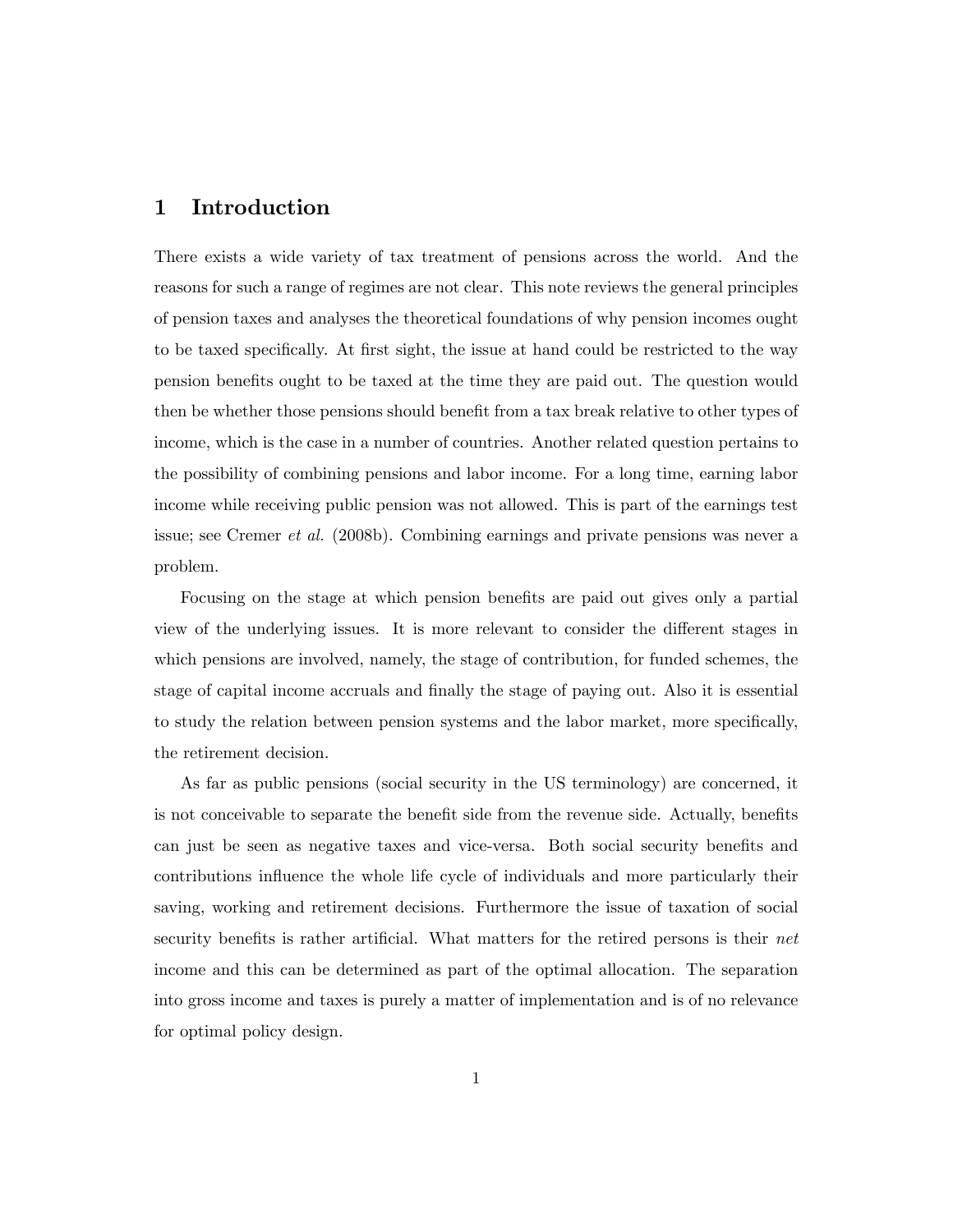### 2 The taxation of private pension funds

Three transactions constitute the process of saving, each of which provides an opportunity to collect taxes:  $(i)$  when part of the income is saved,  $(ii)$  when investment income and capital gains accrue, and  $(iii)$  when benefits are received.

Given that there are three points at which it is possible to levy tax, there are several basic tax policy combinations. Some are more common and characterize theoretical ideals for the tax system. If we take standard precautionary saving, its taxation regime is represented by the triplet of letters: TTE. This means that there is taxation,  $(T)$  at the first two stages and tax exemption,  $(E)$  at the third one. In other words, savings are not tax exempt and capital income is taxed when it accrues. Once the savings plus interest is then withdrawn this is not considered as taxable income. On the other hand, for forced saving through a pay-as-you-go scheme, we have EET even though then the second stage is a bit particular as the return is notional and equal to the growth of the economy. Finally, private pensions are in most countries subject to the EET regime thus benefitting from a edge relative to standard precautionary saving. Money contributed by employers and employees as well as investment income and capital gains accrued to the fund are not taxed.

From a economic perspective the discussion on what should be the ideal triplet is in any event not very instructive. What matters are the rates of taxation and in final analysis the overall tax burden. Historically, these regimes have emerged for a variety of reasons which are mostly related to issues of tax law. For instance the income tax exemption of the employers contribution to a pension fund on behalf of an employee is justified by the fact that it is not an considered as "income" by tax law. This view relies on different arguments. For instance it is not considered as income because employees have no discretion on how to spend it.<sup>1</sup> Furthermore, tax laws often requires that income has to be taxed at the time it is effectively perceived.

<sup>&</sup>lt;sup>1</sup>The same argument applies to empoyers' health insurance contributions.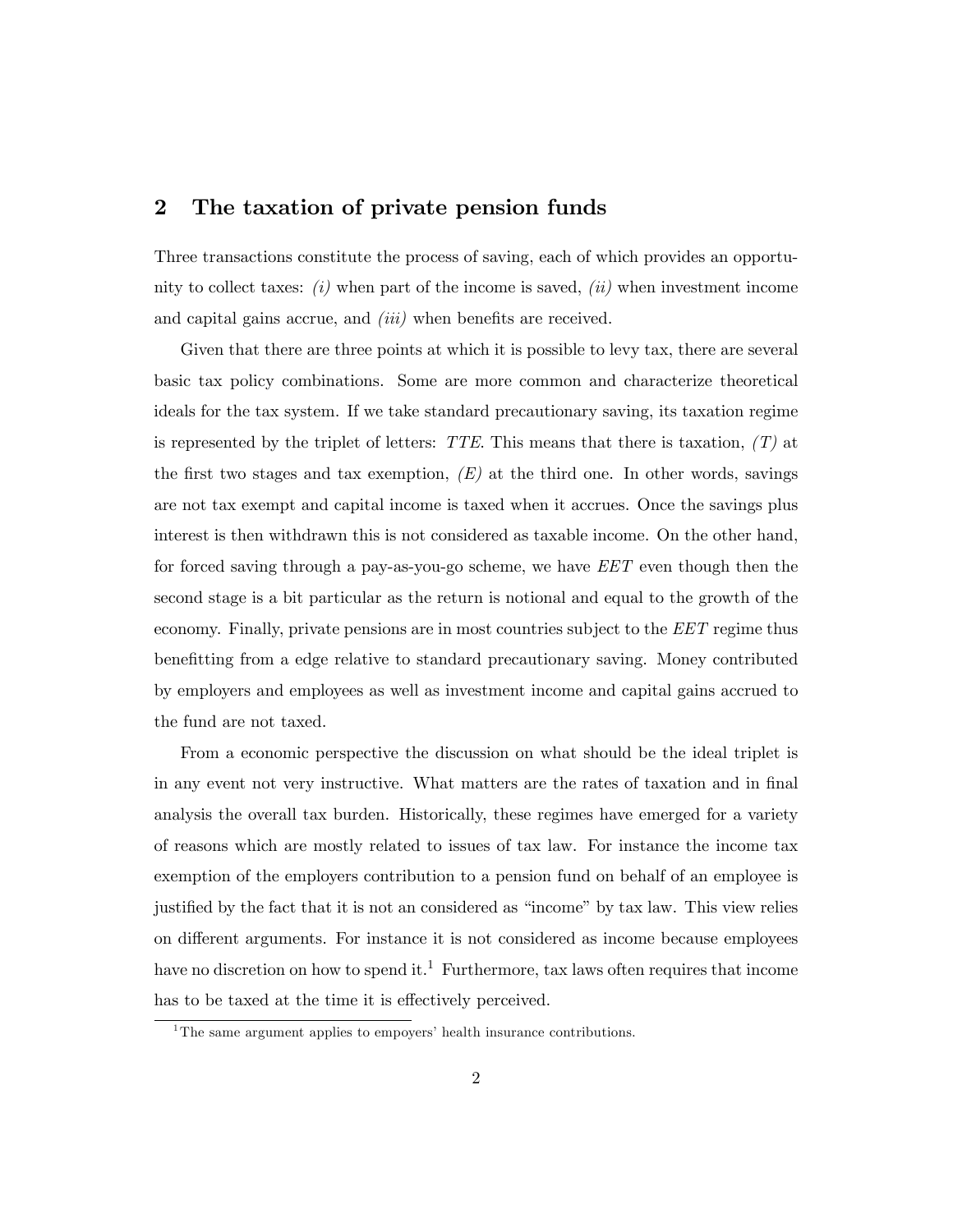In the public economics literature the favorable tax treatment of pension savings has been questioned from two standpoints. The first concerns the efficacy of such favorable provisions at stimulating saving and ensuring adequate and sustainable levels of retirement incomes. The second pertains to the economic rationale of those provisions.

We shall adopt the latter perspective, which leads to two questions. First, why is standard saving subject to TTE, namely to double taxation? And then why is retirement pension saving exempted from double taxation, and further why is its taxation often deferred to the third stage of the process? This first question refers to the literature on expenditure versus income taxation. The second question is about the suitability of introducing distortions between various saving products. What makes retirement saving different from precautionary saving or saving for one children's education? We shall analyze those two issues in turn.

#### 2.1 TEE or TTE

The choice between TEE and TTE amounts to the choice between a consumption and an income tax. With TTE, capital income is taxed, and future consumption is taxed more heavily than current consumption. Under TEE capital income is not taxed. The consumption vs. income taxation is an old and prominent issue in optimal tax theory.

Historically this question has first been dealt with in a Ramsey setting where all taxes are linear; see Atkinson and Sandmo (1980). The main insight can be explained in the simple case in which there are two periods and labor is supplied in the first only. The optimal tax results then imply that if first- and second-period consumption were equally substitutable for leisure, a consumption tax would be efficient (capital income should not be taxed). If second-period consumption is more complementary with leisure, it should bear a higher tax. In that case the tax on capital should be positive. However, this does not in general imply that capital and labor incomes be taxed at exactly the same rates. To sum up, the optimal policy is in general neither TEE nor TTE and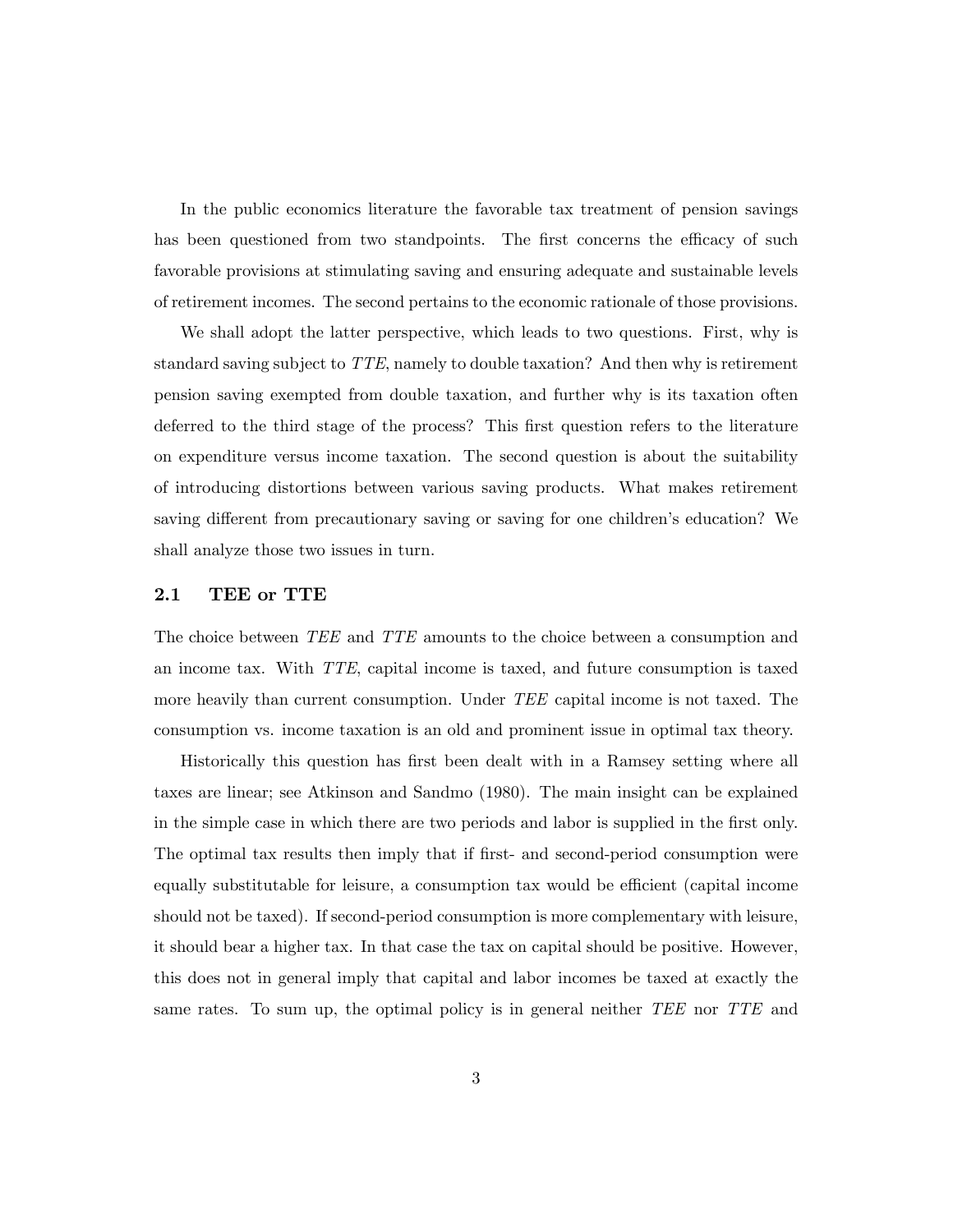which of these regimes is preferable is not clear.

Things become clearer when we drop the assumption that all taxes are restricted to be linear and adopt the Atkinson and Stiglitz (1976) approach which allows for a nonlinear taxation of income. Then, if both present and future consumption are separable from leisure, a consumption tax will be optimal. There is no need of capital income taxation. However besides the assumption of separability, this result assumes that the only source of heterogeneity is labor productivity. If instead individuals differ in other characteristics such as their survival probability, time preference or initial endowment then the tax on capital income is not in general equal to zero.<sup>2</sup> Diamond (2009) lists a number of cases under which capital income ought to be taxed, thus departing from Atkinson-Stiglitz theorem. These include nonseparable preferences, heterogenous preferences, uncertain future earnings, the difficulty to distinguish capital income from entrepreneurial earnings, borrowing constraints, different initial wealth, limited tax tools.

To illustrate this point, consider a simple two period model with two agents  $(i = 1, 2)$ who differ in their productivity w and their survival probability  $\pi$ . We reasonably assume that the agent with the higher productivity is also the one with the higher probability of surviving through the second period  $(w_1 < w_2; \pi_1 < \pi_2)$ . The efficient structure of taxation has to be self-selecting. Consequently, the government has to make sure that the individuals with the higher income and the higher survival probability does not mimic the other individuals who will benefit from the tax policy.<sup>3</sup>

Expected utility of individual  $i$  is given by

$$
U_i = u(c_i) - v(\ell_i) + \pi_i u(d_i),
$$

where  $c_i$  is first period consumption;  $d_i$  second period consumption;  $\ell_i$ , labor supply, and  $\pi_i$  survival probability. In the absence of government intervention, with a zero

<sup>&</sup>lt;sup>2</sup>See Cremer *et al.* (2003) and Cremer (2003).

<sup>&</sup>lt;sup>3</sup>We concentrate on the case where this incentive constraint is binding. Roughly speaking this is that case when productivity is the dominant source of heterogeneity.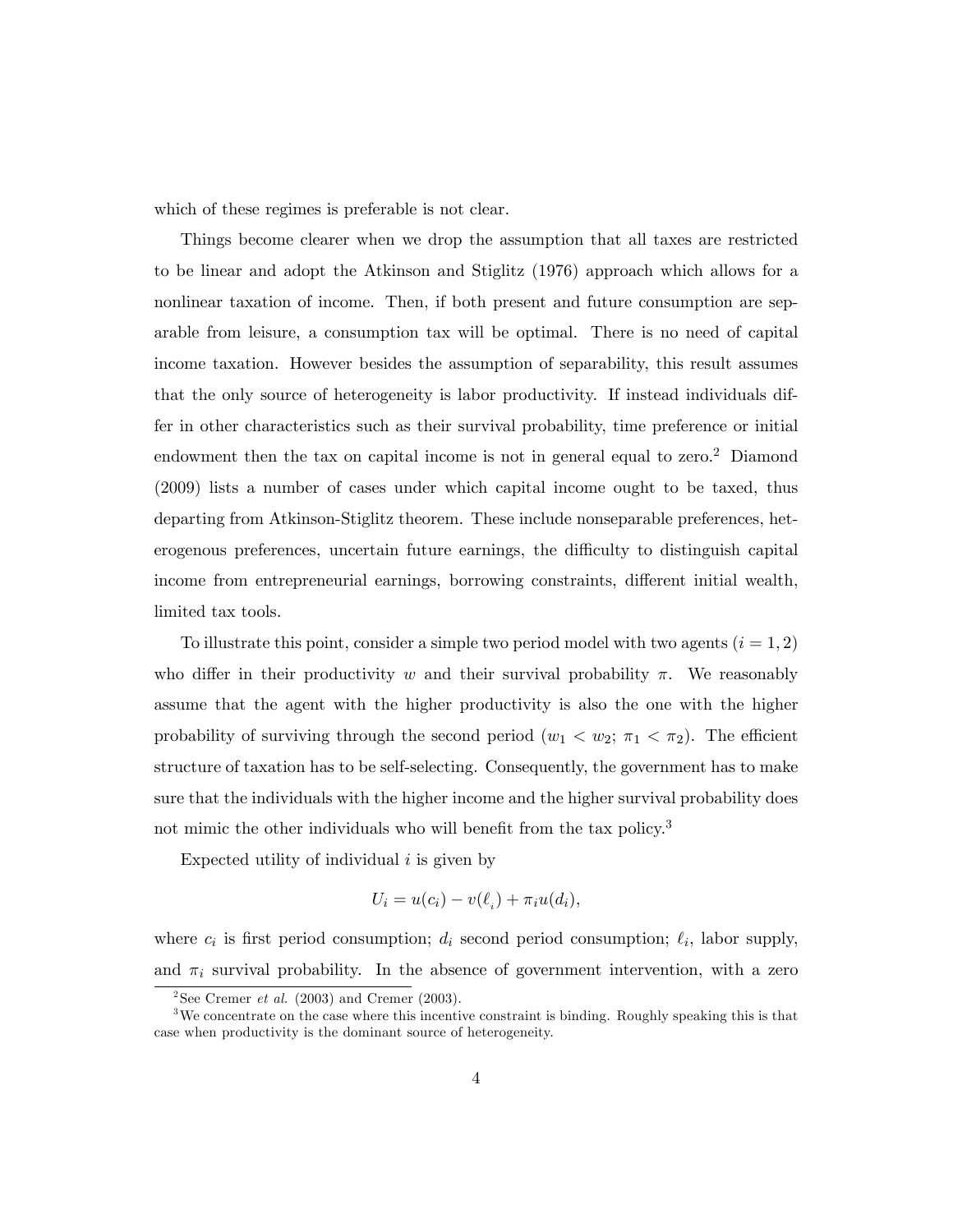interest rate, and with perfect annuity markets implying a rate of annuity return  $1/\pi_i$ , the individual's budget constraint is given by

$$
c_i + \pi_i d_i = w_i \ell_i = y_i.
$$

The functions  $u$  and  $v$  are respectively strictly concave and convex. The problem of the government is to maximize the following Lagrange expression

$$
\mathcal{L} = \sum_{i=1}^{2} n_i \left[ u(c_i) - v\left(\frac{y_i}{w_i}\right) + \pi_i u(d_i) + \mu(y_i - c_i - \pi_i d_i) \right] \n+ \lambda \left[ u(c_2) - v\left(\frac{y_2}{w_2}\right) + \pi_2 u(d_2) - u(c_1) + v\left(\frac{y_1}{w_2}\right) - \pi_2 u(d_1) \right],
$$

where  $\mu$  is the multiplier associated to the revenue constraint and  $\lambda$  the multiplier associated to the self-selection constraint.

From the FOC's with respect to  $c_2, y_2$ , and  $d_2$  one obtains the optimal conditions:  $u'(c_2) = u'(d_2) = v(y_2/w_2)/w_2$ . These are the famous non-distortions at the top conditions. Differentiation with respect to  $c_1, y_1$ , and  $d_1$  yields the following FOCs

$$
u'(c_1) - \mu - \frac{\lambda}{n_1} u'(c_1) = 0
$$
  

$$
u'(d_1) - \mu - \frac{\lambda \pi_2}{n_1 \pi_1} u'(d_2) = 0
$$
  

$$
-v'\left(\frac{y_1}{w_1}\right) / w_1 + \mu + \frac{\lambda}{n_1} v'\left(\frac{y_1}{w_2}\right) / w_2 = 0.
$$

Rearranging these conditions and using  $\pi_1 < \pi_2$ , we obtain

$$
\frac{u'(d_1)}{u'(c_1)} = \frac{1 - \frac{\lambda \pi_2}{\mu n_1 \pi_1}}{1 - \frac{\lambda}{\mu n_1}} < 1,
$$

and

$$
\frac{v'(y_1/w_1)}{u'(c_1)} = \frac{\mu w_1 + \frac{\lambda}{n_1} v'(y_1/w_2) w_1/w_2}{\mu + \frac{\lambda}{n_1} u'(c_1)} < w_1.
$$

To obtain the last inequality we use the single crossing property.<sup>4</sup> In words, these

$$
\frac{v'(y_1/w_1)}{w_1} < \frac{v'(y_1/w_2)}{w_2}.
$$

<sup>4</sup>Which implies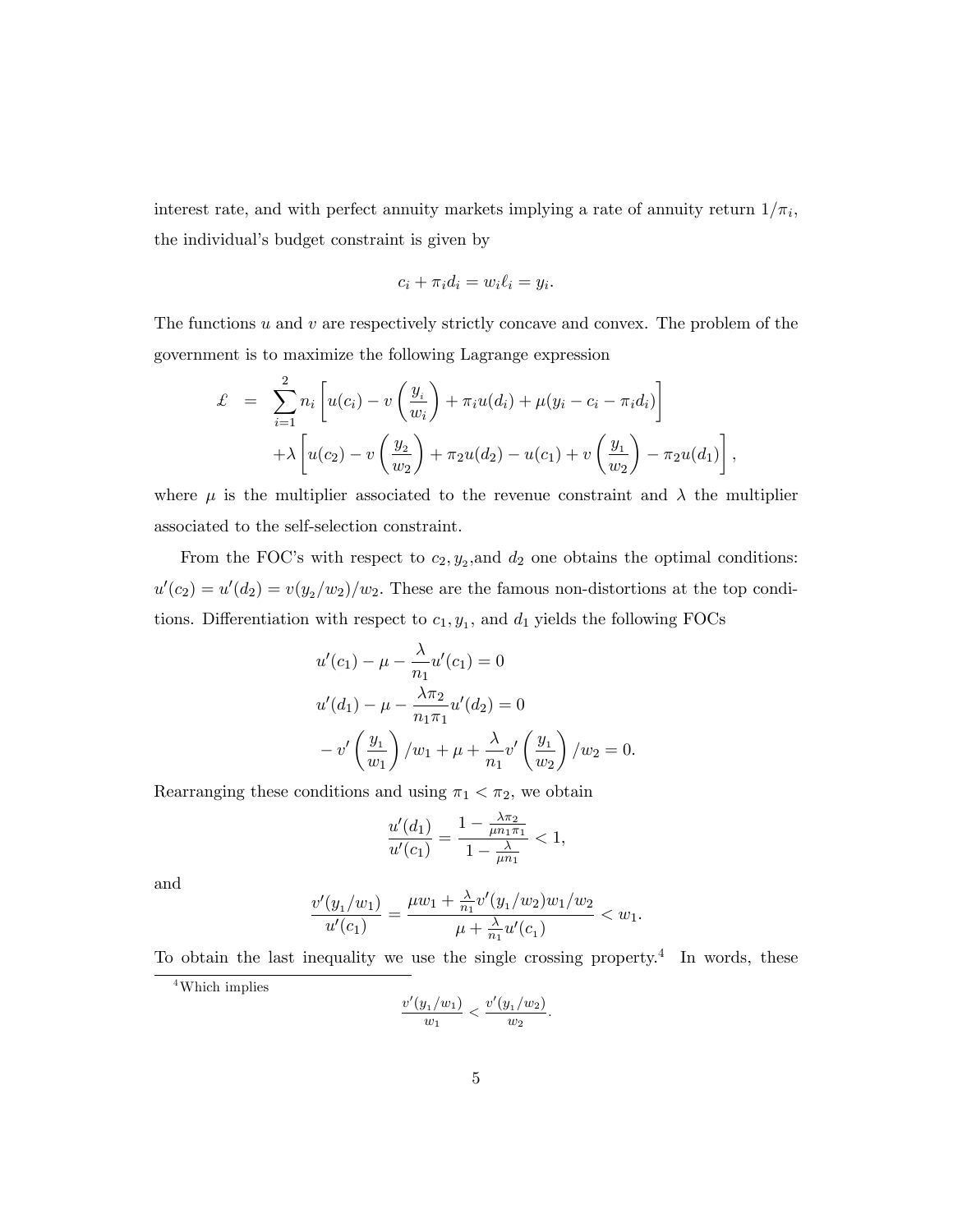expressions imply that we have a tax on both saving and earnings of individuals of type 1. Consequently, it is not desirable to exempt saving from taxation in this context.

Arguments in favor of capital income taxation, namely in favor of TTE, are summarized by Banks and Diamond (2012). In their survey paper they also cover the so-called new dynamics public Önance that generally concludes to the need of taxing capital income besides labor income.

#### 2.2 The exception of pension saving

Granted that saving ought to be taxed twice at rates to be determined, there remains the question of why make an exception for pension saving. In other words, why to depart from neutrality among the different saving motives? Is there something special in retirement that does not exist in the need to finance long term care, children's education, or any lifetime risks? One should keep in mind that private pensions tax expenditures represent huge amounts of government revenue and are redistributively regressive. Regressive because clearly low-income individuals do not contribute to private pensions or at best very little. The costs in terms of foregone tax revenue are also not negligible. In Australia, Canada and the UK, pensions tax incentives cost about 4.5 per cent of total tax revenues.<sup>5</sup>

Among the arguments we find in the literature, we retain the following. First, pensions would cover the risk of mortality in the absence of annuities. Second, pension funds would be invested in long term projects, which are essential for steady growth. Third, tax breaks on private pensions would be a substitute for the progressive withdrawal of governments in financing public pensions for the middle class.

These arguments are not convincing. If the concern were to protect retirees against the risk of mortality, a more effective policy would be to directly target the organization of the annuity markets. Currently, they are dramatically lacking, which is a problem

 $5$ Whitehouse (2009).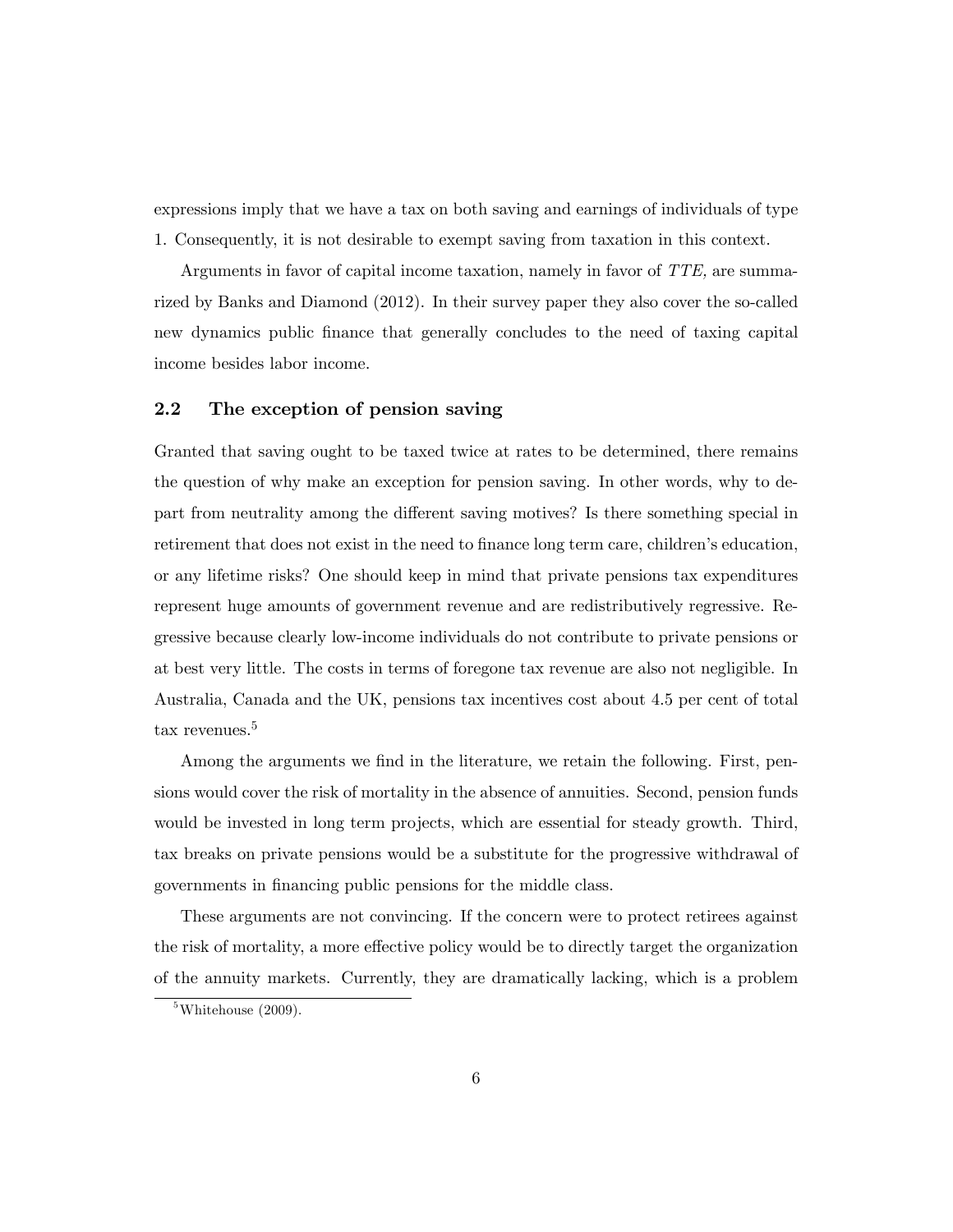at a time where most pensions are of the defined-contribution type. As to the second argument, it is not clear that pension funds are invested in long-term or risky ventures compared to other saving products. Finally, the last argument is a political economy one. To be relevant one has to show that the amounts of these tax expenditures would not have been better used keeping the public pensions at their previous levels.

#### 2.3 Rationale for tax deferment

There is an argument that could justify not taxing pensions in the first two stages but just in the last one; it is a behavioral argument. Empirical and experimental studies have shown that individuals tend to undersave for retirement. The reasons are multiple: myopia, underestimation of survival probabilities, and duality of selves that make individuals favor immediate gratification over long term concerns. Towards those behaviors the government can be lead to subsidize and not tax pension savings at the Örst two stages and to catch up at the third stage. This argument could explain the triplet EET. Recent research has underlined various inadequacies of the standard discounted utility model as a descriptive representation of behavior.

Agents report a gap between their long-run goals and their short-run behavior. This has important implications for their economic choices and leads to phenomena like procrastination and undersaving. This gap between long-run and short-run preferences leads to the important conceptual question of whether the government should give priority to the long-run time preferences, at the expense of instant tastes. In other words, should the present individual's choices be corrected to make them time consistent. It is widely agreed upon that the government should paternalistically give priority to long term concerns.

Not surprisingly, individuals will ex post be grateful to the government for having forced them to act according to their long-run concerns. To illustrate this idea, we adopt a two-period static model with work in the Örst period and retirement in the second.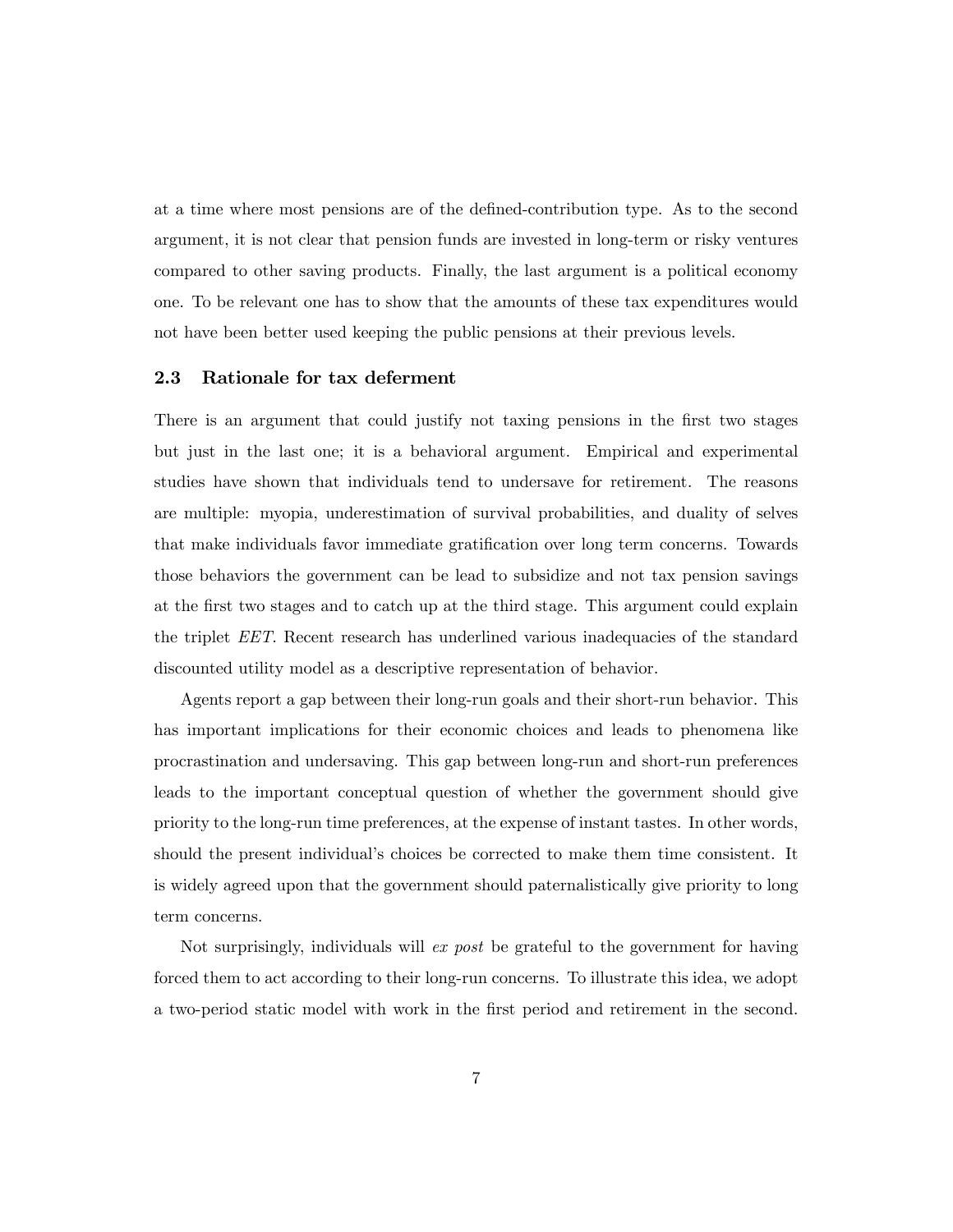The technology is linear so that both interest and wage rates are given. Individuals save part of their earnings for their consumption in retirement. We first look at the case of a identical individuals. Their utility can be written as

$$
U = u(c) - v(\ell) + \beta \pi u(d),
$$

where c is first period consumption; d, second period consumption;  $\ell$ , labor supply;  $\beta$  a time preference factor and  $\pi$ , a survival probability. The functions u and v are respectively strictly concave and convex.

Assume that in period 1 individuals uses a value of  $\beta=\bar{\beta}<1$  even though his true preference is 1. They thus maximizes

$$
U = u(w\ell - s) - v(\ell) + \bar{\beta}\pi u\left(\frac{Rs}{\pi}\right),\,
$$

where w is the wage rate; R, the interest factor and s, saving;  $R/\pi$  is the return of an annuity. The FOC's of this problem are

$$
u'(c) - \bar{\beta}\pi u'(d)R = 0,
$$
  

$$
u(c)w - v'(\ell) = 0.
$$

These *laissez faire* conditions have to be distinguished from those of the first-best

$$
u'(c) - \pi u'(d)R = 0,
$$
  

$$
u(c)w - v'(\ell) = 0.
$$

Comparing these expressions shows that  $d^{FB} > d^{LF}$ : in the laissez faire, the second period consumption is too small. To decentralize the Örst-best, we have two alternative policies. One can simply transfer resources from the Örst to the second period in a lump-sum way, which is close to a public pension scheme. Another policy consists in a subsidy on saving at rate  $(1 - \overline{\beta})$ , that is financed by a lump sum tax.

This model can be easily extended to a setting where individuals differ in productivity and in their degree of shortsightedness (discount factor) . Those two characteristics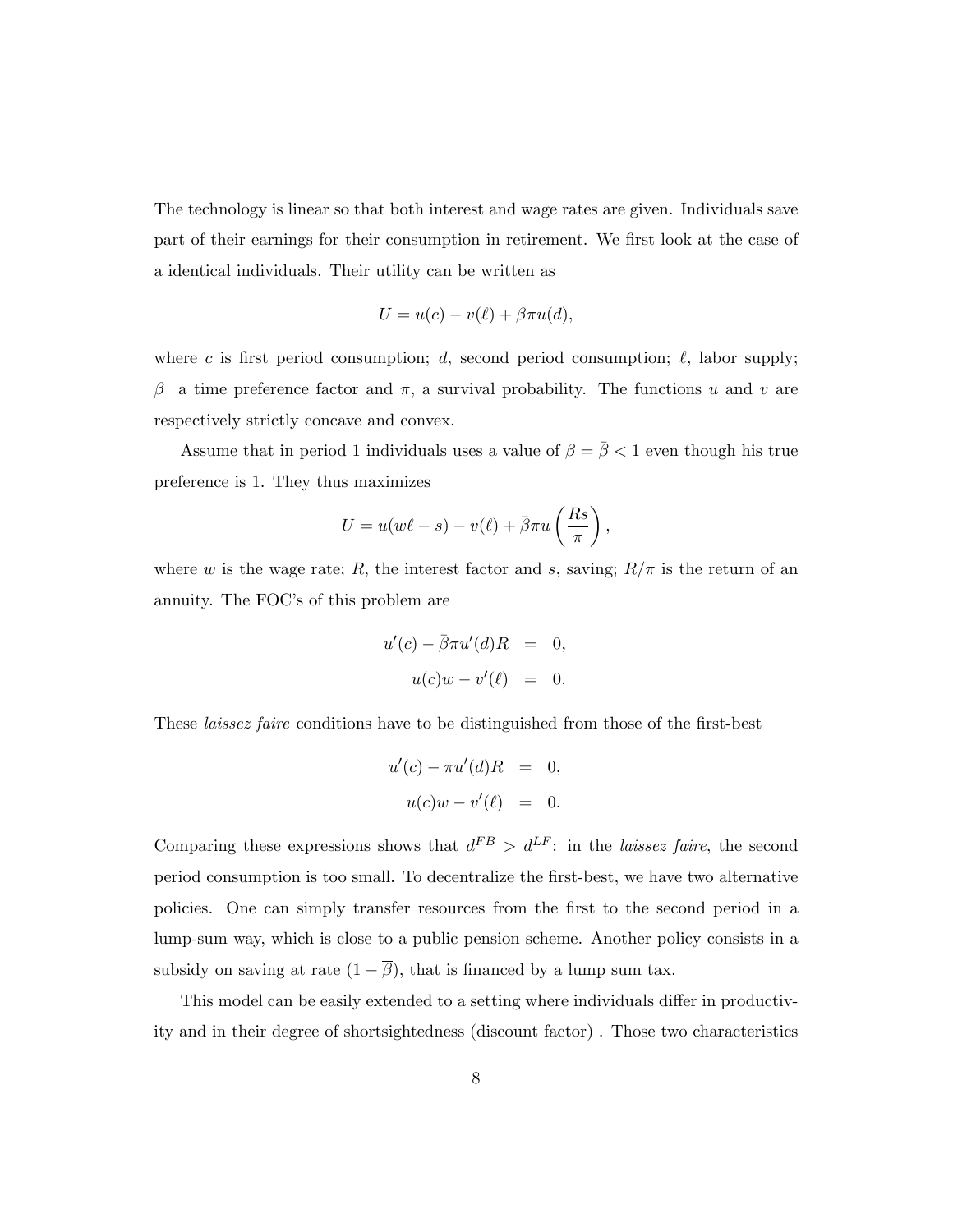are not observable. Shortsighted individuals may not save "enough" for their retirement because their "myopic self" emerges when labor supply and savings decisions are made. The optimal policy will consist of a non linear earning tax and a non linear capital income subsidy that achieves two objectives: reaching the second-best optimal level of saving and redistributing income across individuals with different characteristics.

#### 2.4 EET or TEE

We have just seen that  $EET$  can be preferred over  $TEE$  in case of myopia. There are other arguments that are in favor of TEE. One of them is presented by Romaniuk (2013) who shows that the  $TEE$  regime is risk-taking neutral, while the  $EET$  system can affect risk-taking, at least in the case of DC funds. Another benefit of the TEE regime is that it allows the government to collect revenue earlier. (see Auerbach, 2012). These two arguments calls for broadening the use of the TEE regime.

At this point we should recall that in reality the choice is not between TEE or  $EET$  but between TtE or TtE, where the small case t means that the tax rate, though positive, will be lower than that of the income tax. In that respect the Mirrlees Review recommends TtE or the Rate of Return Allowance (RRA) method, which taxes the annual returns to capital as they occur, but in this case only partially, allowing a deduction for the normal rate of return and thus leaving only supernormal returns in the tax base.

### 3 Public pensions and taxation

Whereas the literature turning around the optimal triplet to be used to tax private pensions is relatively old, the literature studying the relation between (public) pensions and taxation are much more recent. This literature is closely related to work on age related taxation and on the impact of retirement decision on the design of social security. The starting idea behind this literature is that nonlinear taxes and pensions are two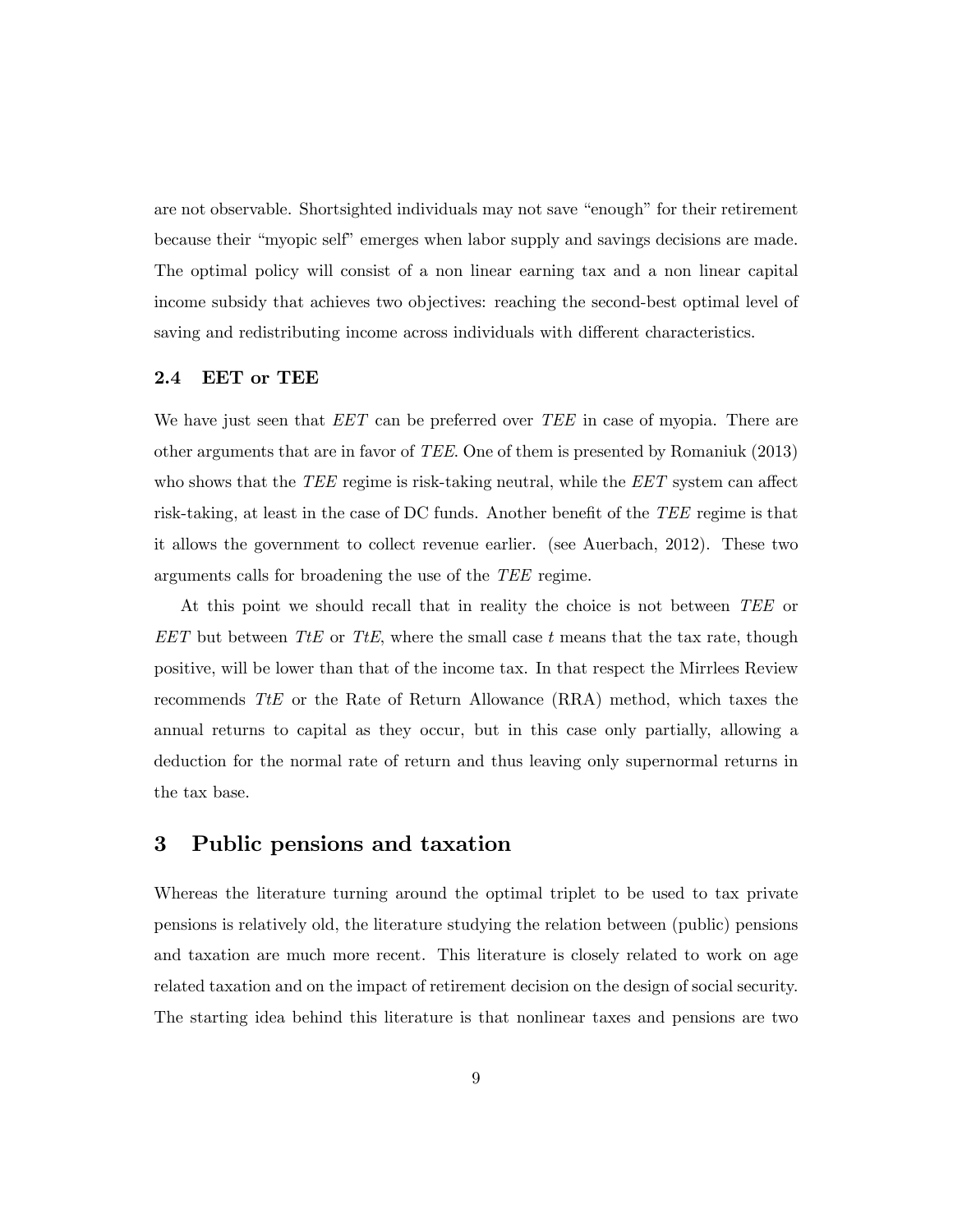instruments that closely interact and ought to be combined. For a long time, they were studied in quite different settings. Optimal income taxation was developed in a rather static framework with rather sophisticated tools whereas the design of optimal pensions schemes was analytically simple but relying on temporal dimensions, specifically the career profile and the age of retirement. As noted by Diamond  $(2009)$ , Cremer *et al.* (2008b) and Chone and Laroque (2015) the desirable approach consists into combining the optimal design of pensions and taxes in a single model.

To illustrate this view we consider a two period model. In the first period individuals work and save. They also pay an earning tax that finances redistribution and public pension beneÖt. The tax impacts their intensive margin that is their weekly labor supply. In the second period, they work a certain number of years and then retire. While individuals are working, their weekly labor supply is endogenous. In other words they face both an intensive and an extensive margin labor supply decision. Further the pension benefit may depend on the length of retirement (retirement age). If it does not, this means that an additional year of work does not increase the level of the pension, which discourages prolonging work. In words, in the second period the combined effect of taxation and pension rule is to discourage both the length of the work week and the age of retirement. Henceforth, the tax level and the pension have to be accordingly adjusted. With such a setting, following Lozachmeur (2006) and Cremer et al. (2008a) we obtain that the income tax is going to be higher in the first period than in the second.

As shown by Gruber and Wise (1999) and many others existing pensions along with the income/payroll tax generate an implicit tax on prolonged activity that has to be taken into account when designing an optimal social security system. This can be illustrated by the following example of an individual who in the second part of his life has to choose his age of retirement, z.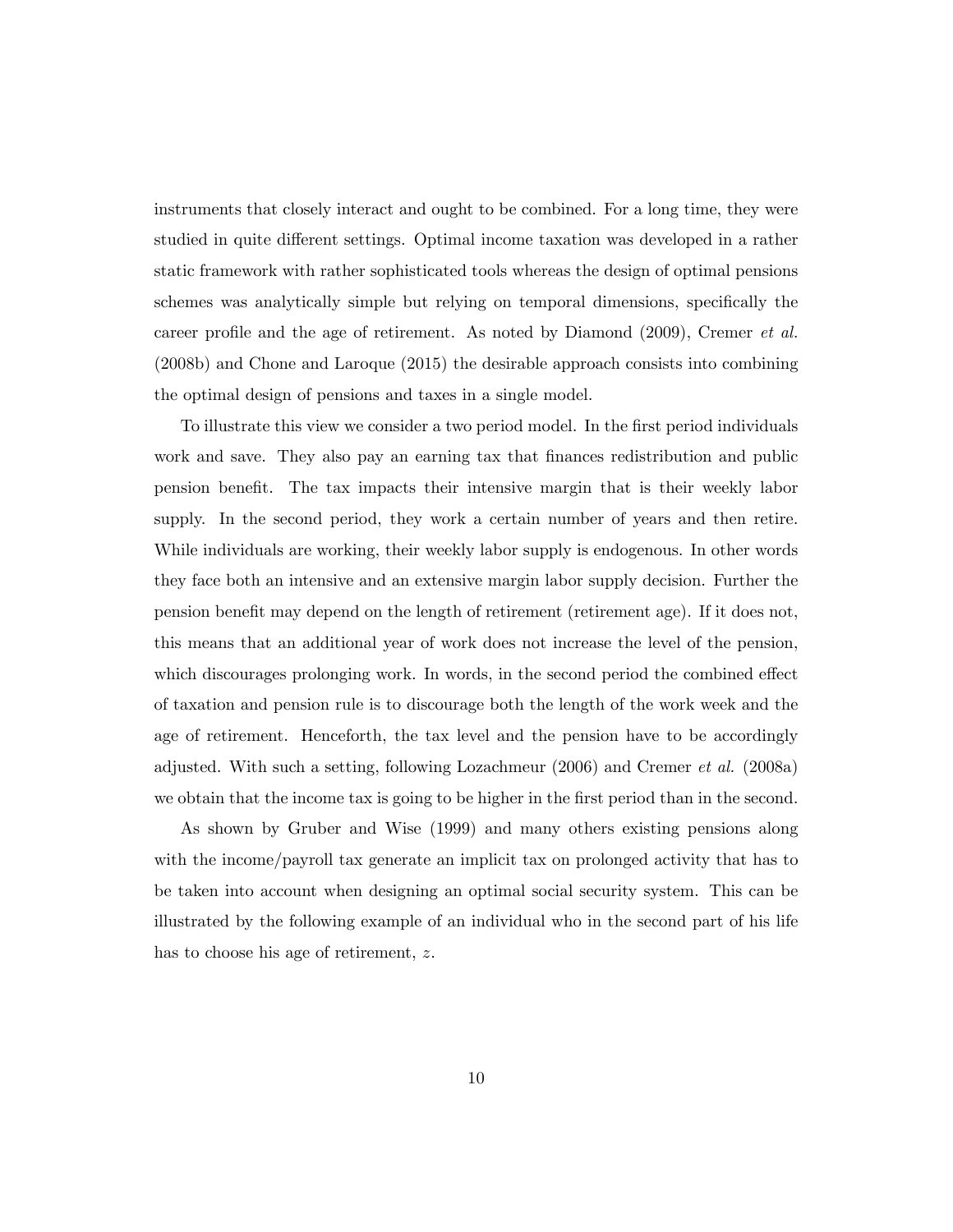We keep our two period model with identical individuals maximizing their utility

$$
U = u(c) + u(d) - v(z) =
$$
  
 
$$
u(w(1 - \tau) - s) + u(Rs + wz(1 - \tau) + (1 - z)a(z)) - v(z)
$$

where  $a(z)$  is the pension benefit that depends on the retirement age. One normally expects that  $a'(z) > 0$ . The FOC's are

$$
u'(c) = Ru'(d),
$$
  

$$
v'(z) = u'(d)w(1 - \Theta),
$$

where

$$
\Theta = \tau + \frac{a(z) - (1 - z)a'(z)}{w}.
$$
 (1)

In the literature (see Gruber and Wise, 1999),  $\Theta$  is called the implicit tax on prolonged activity. Expression (1) shows that there is a downward distortion on retirement that comes not only from the payroll tax  $\tau$ , but also from the incentive towards early retirement that underlines some pension systems. Let  $\bar{a}$  denote a positive constant. We consider three canonical regimes

- 1.  $a(z) = \overline{a}$  so that  $\Theta = \tau + \frac{\overline{a}}{w}$  $\frac{\bar{a}}{w}$  ,
- 2.  $a(z) = \frac{\bar{a}}{1-z}$  so that  $\Theta = \tau$ ,
- 3.  $a(z) = \frac{\tau wz}{1-z}$  so that  $\Theta = 0$ ,

Regime 1 implies that the distortion comes not only from the tax but also from the non actuarial neutrality of the pension system. As shown by Gruber and Wise, this is a feature of many social security systems. In regime 2 the pension system is actuarially neutral, but  $\Theta$  continues to be positive because second period labor income is taxed. Finally, regime 3 corresponds to an earning related benefit pension that is fully neutral. This distinction can be applied to private pensions as well. Typically defined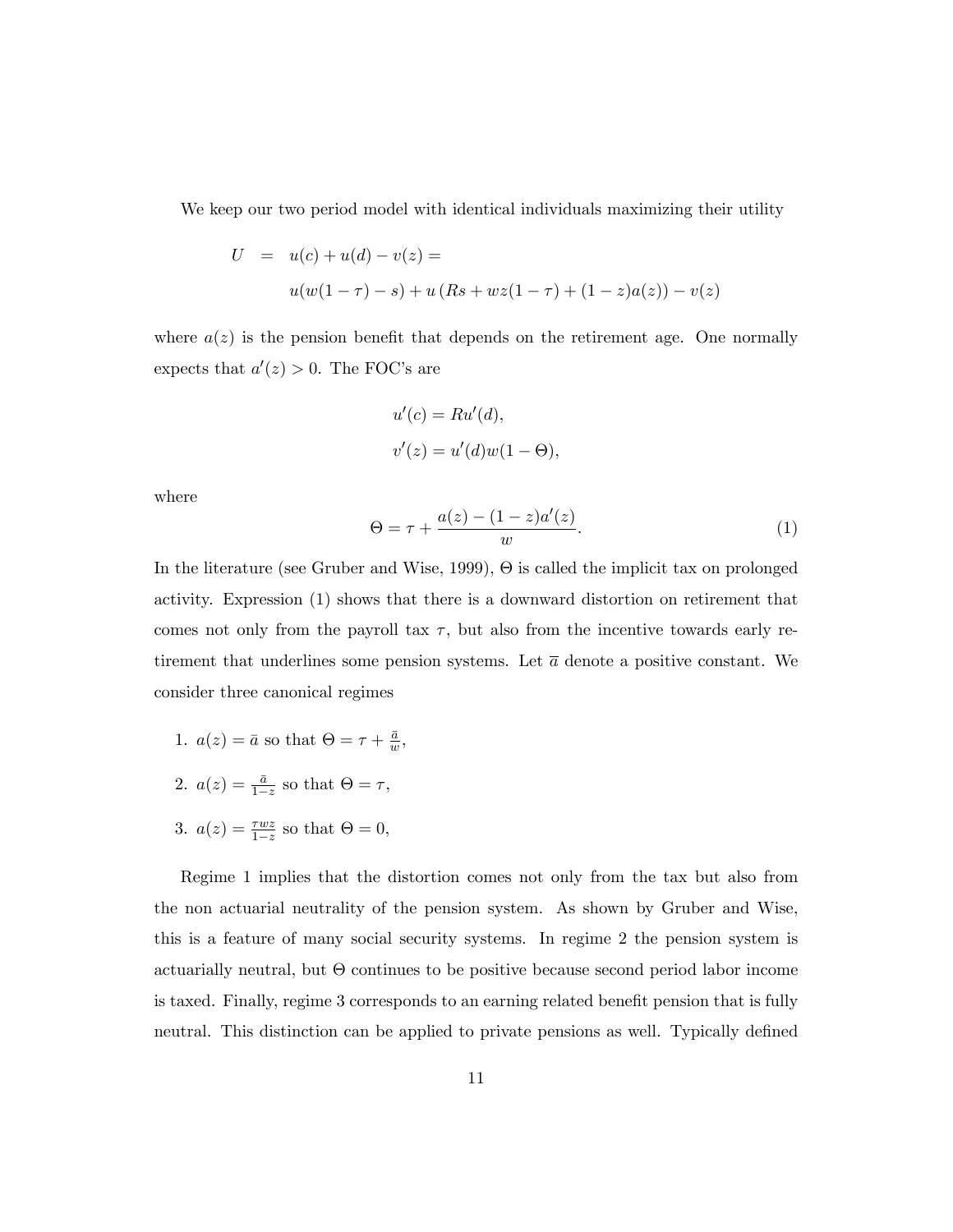contributions pensions tend to correspond to regime 3 and defined benefits pensions comprise features inducing early retirement. Cremer et al. (2004, 2008a) show that full neutrality is generally not optimal in a second best setting. Even with a nonlinear tax, informational asymmetries call for a distorted retirement age, as long as the social objective implies some redistribution.

So far we have just described the impact of a given pension scheme. Let us now look at policy design. Assume that the government can use two different tax rates,  $\tau$  in the first period and  $\theta$  in the second period. Consider a utilitarian social welfare function

$$
\sum_{i} n_i \left[ u(w_i(1-\tau) - s_i) + u(Rs_i + w_i z_i(1-\theta) + (1-z_i)a(z_i)) - v(z_i) \right]
$$

subject to the revenue constraint

$$
\Sigma_i n_i [w_i(\tau + \theta z_i) - (1 - z_i)a(z_i) = 0].
$$

Cremer *et al.* (2004, 2008a) show that (i)  $\tau > \theta > 0$  and (ii)  $a(z_i)$  is a combination of regimes 2 and 3. In words, property  $(i)$  says that the tax rate on labor income is larger in the Örst period than in the second one but both rates are strictly positive.

Clearly in the first best one should have  $\Theta_i = 0$ , but in the second best with linear taxes and liquidity constraint or alternatively with nonlinear taxes and limited information, some distortion is unavoidable. People have to retire earlier than they would do in the first-best or in a pure *laissez-faire* setting.

### 4 Conclusion

This note has reviewed the general principles of pension taxes. It has analyzed the theoretical foundations of why pension incomes ought to be taxed specifically and how contributions to private pensions should be treated. To do this, one has to distinguish between public and private pensions. Regarding private pensions, we have reviewed and discussed the various regimes which can be observed in reality. Historically, these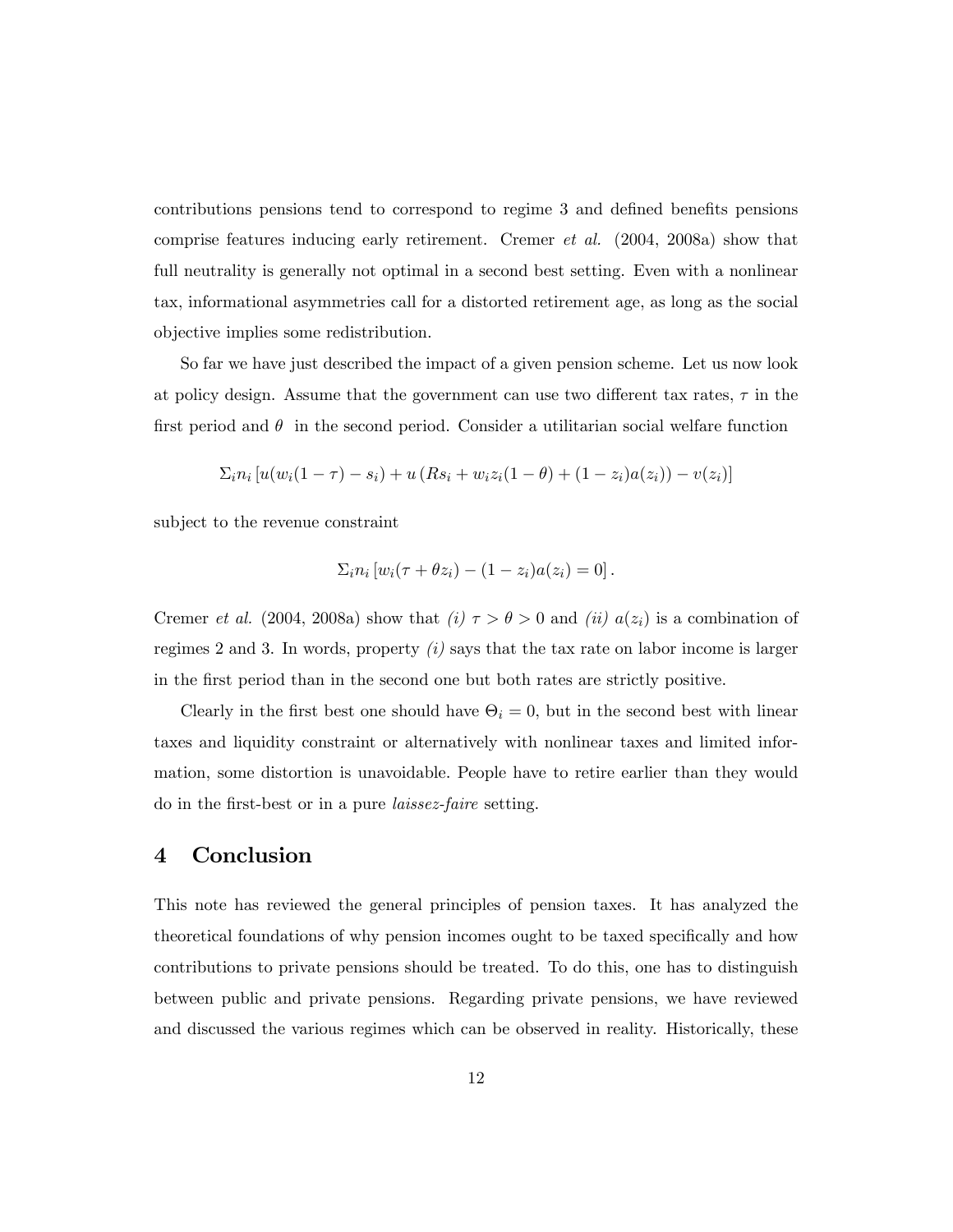regimes have emerged for a variety of reasons which are mostly related to issues of tax law; little attention has been devoted to their economic foundations. We have shown that the key issue is whether or not savings ought to be taxed in general and whether pension saving ought to be treated di§erently from other forms of saving. While the taxation of capital income is subject to debate, even among economists, a number of recent contributions have shown that from on optimal tax perspective it is in general not desirable to fully exempt the returns of savings from taxation. The main arguments rely on multi-dimensional heterogeneity and/or uncertainty. However, the optimal tax rate on capital income typically differs from that on labor income. Turning to the need of a specific regime for pension savings, we have shown that the arguments traditionally given for their full tax exemption are not convincing. However, a tax deferment may well be desirable mainly for paternalistic reasons. It is well known that unless forced by the pension system individuals tend not to save enough for their retirement. This is in line with recent insights achieved in behavioral economics which have shown that intertemporal choices may by tainted by various types of myopia.

The design of public pensions cannot be separated from the one of taxation. Both systems have to be designed jointly and like in any optimal tax problem, informational asymmetries are of crucial importance. The distortions implied by pension systems depend both on the benefit formula and on the age specific taxation of labor income. We have shown that they occur both at the extensive margin (early retirement) and the intensive margin. While these distortions and in particular the "implicit tax on continued activity" has often been criticized we have shown that it may be unavoidable in a second-best setting.

#### References

[1] Atkinson, A. B. and A. Sandmo, (1980), Welfare implications of the taxation of savings, The Economic Journal, 90, 529–549.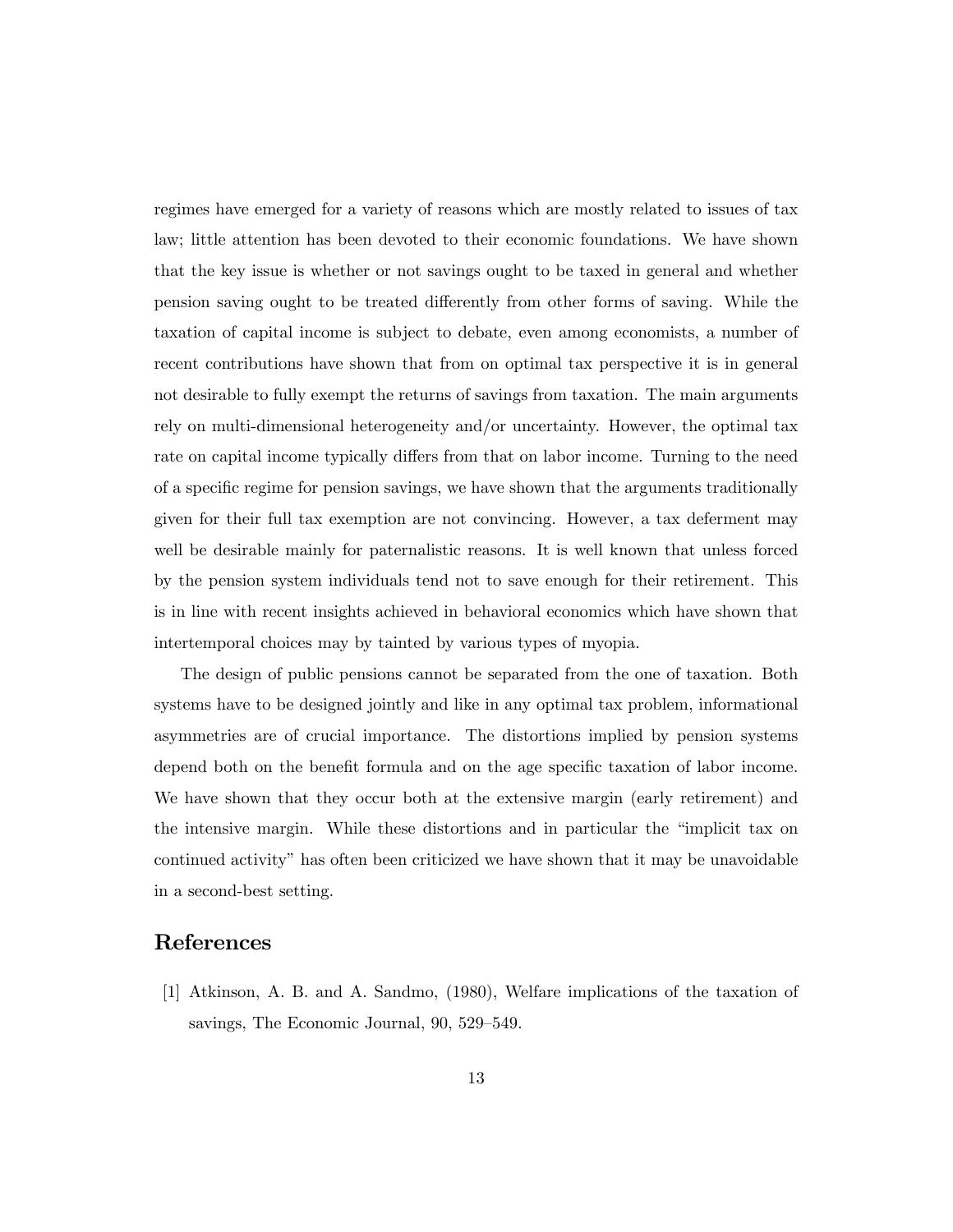- [2] Atkinson, A. B. and Stiglitz, J. E. (1976), The design of the tax structure: direct versus indirect taxation, Journal of Public Economics, vol. 6, 55–75.
- [3] Auerbach, A. (2012) The Mirrlees review : A US perspective, National Tax Journal, 65. 685-708.
- [4] Banks, James and Peter Diamond. 2010 The Base for Direct Taxation, in Dimensions of Tax Design: The Mirrlees Review, Edited by The Institute for Fiscal Studies (IFS), Oxford University Press for The Institute for Fiscal Studies (Oxford). Chapter 6, p.548-648.
- [5] Boadway, R. and Wilasdin, D. (1994), Taxation and savings: a survey , Fiscal Studies, vol. 15, no. 3, pp.19-63.
- [6] ChonÈ, Ph. and Guy Laroque, 2014. Income tax and retirement schemes,Sciences Po publications  $\#2014-06$ .
- [7] Cremer, H., (2003), Multi-dimensional heterogeneity and the design of tax policies, The Baltic Journal of Economics, 4, 35–45.
- [8] Cremer, H., J.-M. Lozachmeur, and P. Pestieau (2004), Social security, retirement age and optimal income taxation, Journal of Public Economics, 88, 2259–2281
- [9] Cremer, H., J.-M. Lozachmeur, and P. Pestieau (2008a), Social security and retirement decision: a positive and normative approach, Journal of Economic Surveys,  $22, 213 - 233.$
- [10] Cremer, H., J.-M. Lozachmeur, and P. Pestieau (2008b), Social desirability of earnings tests, German Economic Review,  $9, 114-134$ .
- [11] Cremer, H. and P. Pestieau, (2011). Myopia, redistribution and pensions, European Economic Review, Elsevier, vol. 55(2), pages 165-175,